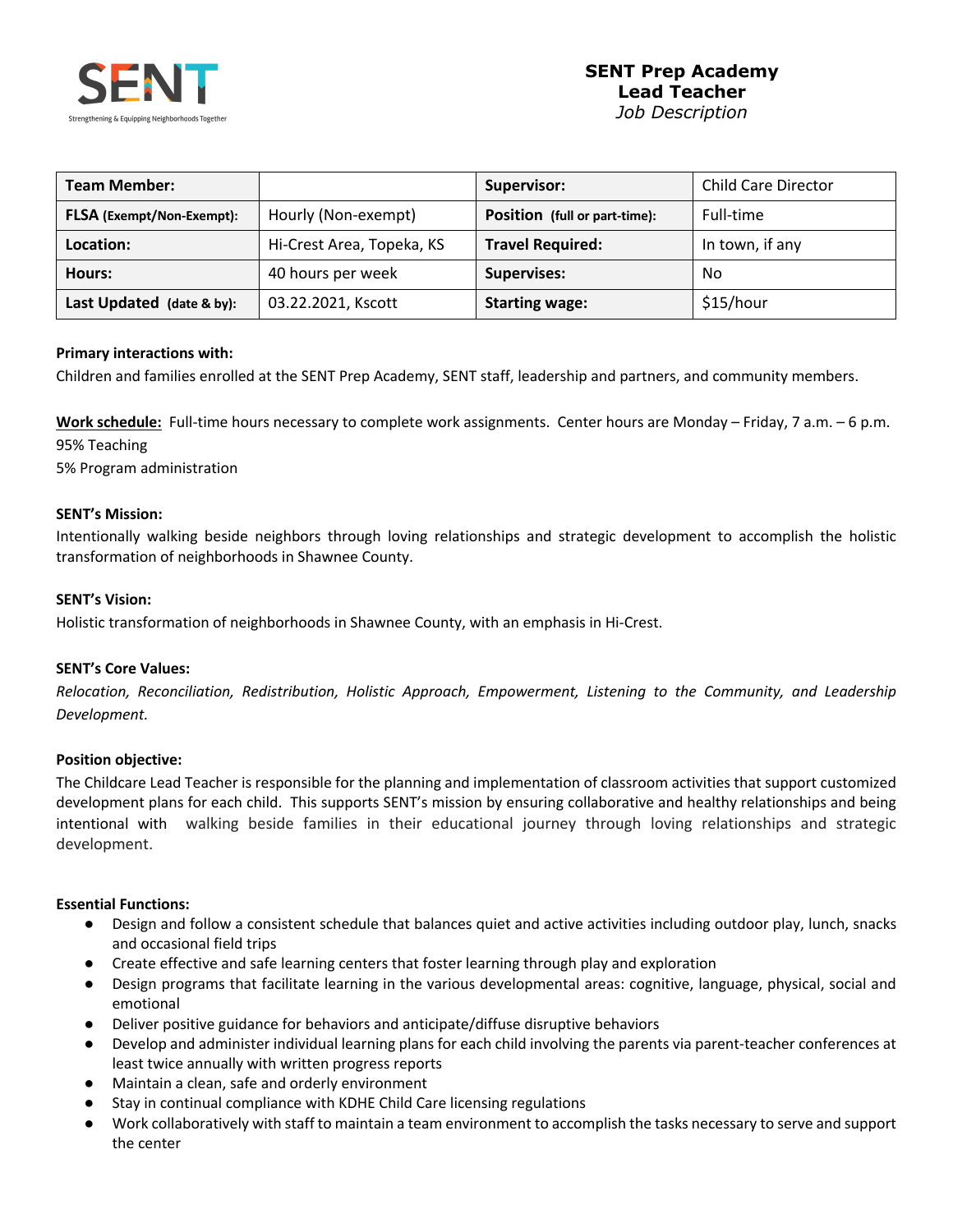# **General Responsibilities:**

- Great work ethic and attitude
- Support SENT's strong relationship culture through quality customer service and exceptional teamwork skills
- Provide superior client service by resolving problems efficiently and responding timely
- Prioritize and manage work effectively
- Identify and implement solutions to problems in general and urgent matters
- Actively seek to add and enhance knowledge regarding developments and current trends in the industry that will serve SENT's needs
- Seek the counsel of supervisor on assignments and other issues as appropriate
- Flexible to accept additional assignments as requested by leadership
- Cross-train for other positions to cover when necessary
- Professionalism while representing SENT (onsite, professional and community events and via communications)
- Participate and attend meetings as requested
- Recommend policies and procedures as it relates to the area of responsibility
- Timely responses, within 24 hours, to inquiries for information to families, coworkers, and board members
- Comply with federal, state, and local laws
	- o Follow SENT's policies and procedures
- Other duties as assigned

# **Performance Measurements and Accountability:**

- Accurate and timely completion of the work assignment
- Collaborative relationships are developed and maintained with clients and staff (internal and external)
	- o Team player that accomplishes work tasks in collaboration with others
	- o Ability to change while accepting and supporting management decisions
- Complete a minimum of 15 hours of in-service training annually, as directed
- Continually demonstrate developmentally appropriate caregiving practices that support children. Physical punishment, hitting, slapping, spanking, shouting or threatening children will not be tolerated and will result in immediate termination of employment
- Achievement of objectives as outlined by leadership
- Strict confidence and confidentiality
- Arrive in a timely manner and be prepared to work at the start of your shift.

# **Qualifications: (Knowledge, Skill and Ability)**

- Bachelor's degree preferred in Early Childhood, Child Development, Elementary Education, or a four-year degree in a related area of study with a minimum of 12 semester hours in Early Childhood Education or Child Development
- Appropriate teaching experience in a licensed child care center or preschool required, along with an Associate's degree in related areas, or the minimum qualifications by KDHE licensing will be considered in lieu of a B.A.
- Ability to make effective decisions that produce positive results
- Ability to communicate effectively through both oral and written communication
- Solid understanding of child development, developmentally appropriate practices, and Kansas Child Care licensing regulations
- Attention to detail
- Ability to organize work and projects to ensure timely completion
- People skills: collaborative spirit, compassionate, and team player
- Excellent leadership, management, and communication
- Resident or willing to move to Topeka, KS, preferred
- Knowledgeable and willing to support the mission, vision, values, and strategies of SENT
- Expressed ability and/or references in:
	- o Hard work, detailed, organized, enjoyable to work with
	- o Follow through, accountable and independent execution
	- o Compassionate, perseverance, patient, and empathetic